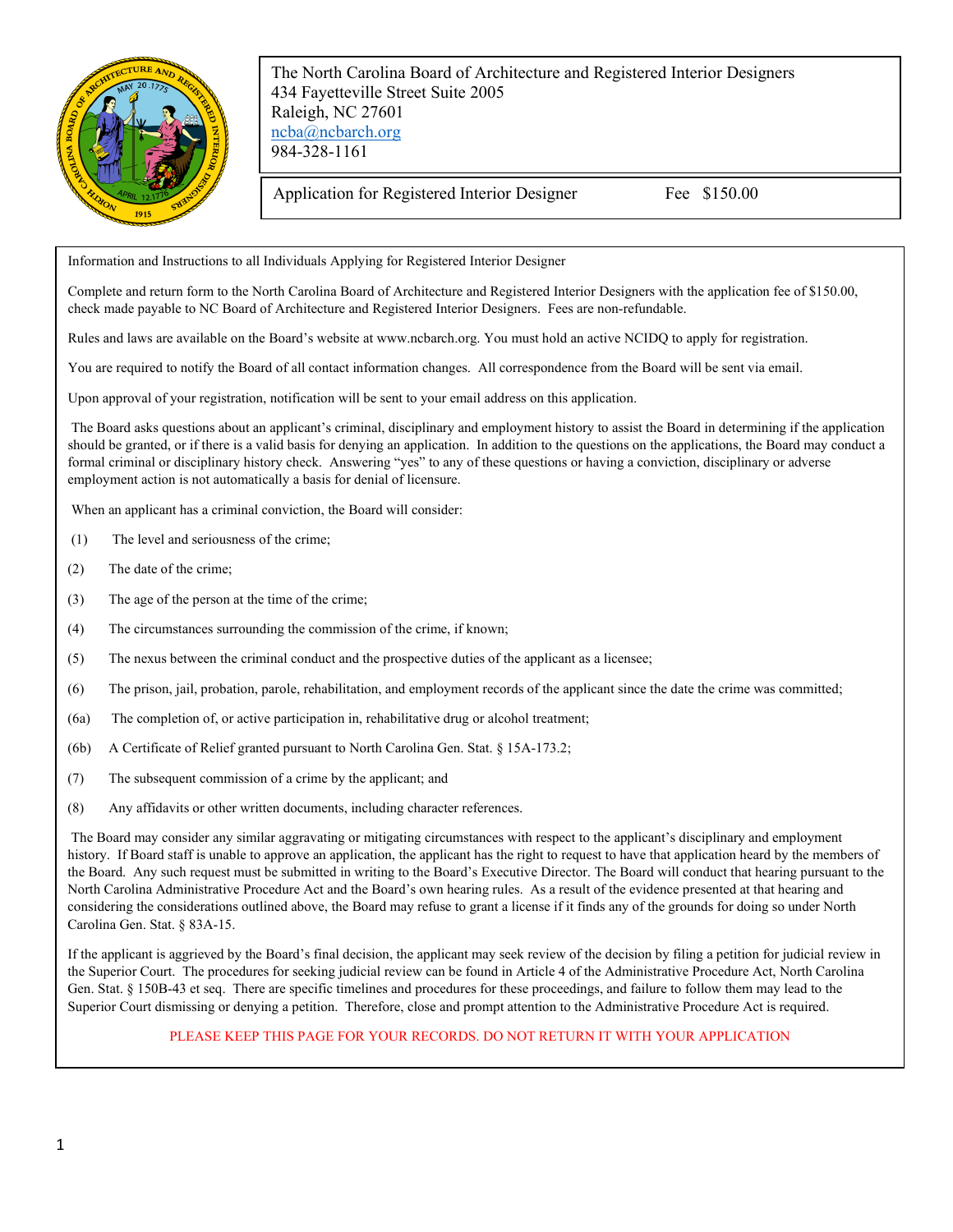| Application for North Carolina Registered Interior Designer                                    |  |  |
|------------------------------------------------------------------------------------------------|--|--|
| Name (as preferred on registration):                                                           |  |  |
|                                                                                                |  |  |
| Middle                                                                                         |  |  |
| Last                                                                                           |  |  |
|                                                                                                |  |  |
| NCIDQ Certificate Number:                                                                      |  |  |
| Mailing Address This is a Home Firm (if firm, include firm name)                               |  |  |
| <u> 1989 - Johann Stoff, amerikansk politiker (d. 1989)</u>                                    |  |  |
|                                                                                                |  |  |
|                                                                                                |  |  |
|                                                                                                |  |  |
| Daytime Phone Number:                                                                          |  |  |
|                                                                                                |  |  |
|                                                                                                |  |  |
| Most correspondence from the Board is sent via email. Please print your email address clearly. |  |  |
| ALL LICENSE AND REGISTRATION RENEWALS ARE SENT VIA EMAIL.                                      |  |  |
| Date of Birth: 2008                                                                            |  |  |
| Place of Birth:                                                                                |  |  |
| Social Security Number:                                                                        |  |  |
|                                                                                                |  |  |
|                                                                                                |  |  |
|                                                                                                |  |  |
| Continued on next page.                                                                        |  |  |
|                                                                                                |  |  |
|                                                                                                |  |  |
|                                                                                                |  |  |